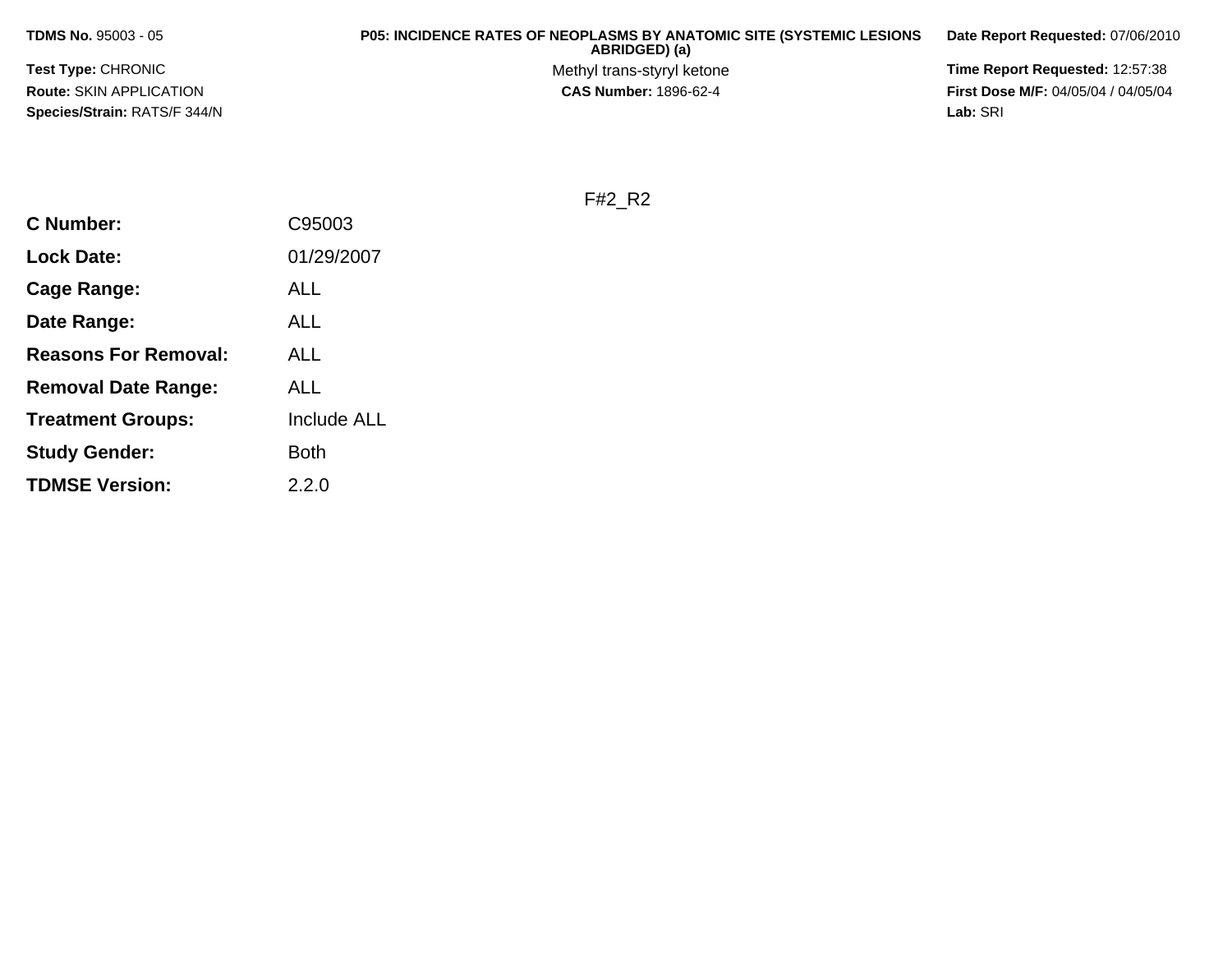| <b>TDMS No. 95003 - 05</b>                               | P05: INCIDENCE RATES OF NEOPLASMS BY ANATOMIC SITE (SYSTEMIC LESIONS | Date Report Requested: 07/06/2010<br>Time Report Requested: 12:57:38 |          |                 |                                     |
|----------------------------------------------------------|----------------------------------------------------------------------|----------------------------------------------------------------------|----------|-----------------|-------------------------------------|
| Test Type: CHRONIC                                       |                                                                      |                                                                      |          |                 |                                     |
| Route: SKIN APPLICATION                                  |                                                                      | CAS Number: 1896-62-4                                                |          |                 | First Dose M/F: 04/05/04 / 04/05/04 |
| Species/Strain: RATS/F 344/N                             |                                                                      |                                                                      |          |                 | Lab: SRI                            |
| <b>FISCHER 344 RATS MALE</b>                             | 0 MG/KG                                                              | 10 MG/KG                                                             | 30 MG/KG | <b>90 MG/KG</b> |                                     |
| <b>Disposition Summary</b>                               |                                                                      |                                                                      |          |                 |                                     |
| <b>Animals Initially In Study</b><br><b>Early Deaths</b> | 50                                                                   | 50                                                                   | 50       | 50              |                                     |
| <b>Moribund Sacrifice</b>                                | 15                                                                   | 14                                                                   | 19       | 17              |                                     |
| <b>Natural Death</b>                                     | 8                                                                    | 6                                                                    | 9        | 3               |                                     |
| <b>Survivors</b>                                         |                                                                      |                                                                      |          |                 |                                     |
| <b>Natural Death</b>                                     |                                                                      | $\mathbf 1$                                                          |          | 1               |                                     |
| <b>Terminal Sacrifice</b>                                | 27                                                                   | 29                                                                   | 22       | 29              |                                     |
| <b>Animals Examined Microscopically</b>                  | 50                                                                   | 50                                                                   | 50       | 50              |                                     |
| <b>ALIMENTARY SYSTEM</b>                                 |                                                                      |                                                                      |          |                 |                                     |
| Intestine Large, Cecum                                   | (50)                                                                 | (49)                                                                 | (49)     | (50)            |                                     |
| Intestine Large, Colon                                   | (48)                                                                 | (50)                                                                 | (50)     | (50)            |                                     |
| Intestine Large, Rectum                                  | (46)                                                                 | (48)                                                                 | (48)     | (48)            |                                     |
| Intestine Small, Duodenum                                | (49)                                                                 | (50)                                                                 | (50)     | (50)            |                                     |
| Intestine Small, Ileum                                   | (49)                                                                 | (48)                                                                 | (49)     | (48)            |                                     |
| Intestine Small, Jejunum                                 | (46)                                                                 | (45)                                                                 | (45)     | (48)            |                                     |
| Liver                                                    | (50)                                                                 | (50)                                                                 | (50)     | (50)            |                                     |
| Fibrous Histiocytoma                                     |                                                                      |                                                                      | 1(2%)    |                 |                                     |
| Hepatocellular Adenoma                                   | 2(4%)                                                                | 2(4%)                                                                |          | 2(4%)           |                                     |
| Hepatocellular Adenoma, Multiple                         |                                                                      |                                                                      | 1(2%)    | 1(2%)           |                                     |
| Hepatocellular Carcinoma                                 |                                                                      | 1(2%)                                                                |          |                 |                                     |
| Mesentery                                                | (15)                                                                 | (14)                                                                 | (7)      | (12)            |                                     |
| Schwannoma Malignant                                     | 1(7%)                                                                |                                                                      |          |                 |                                     |
| Oral Mucosa                                              | (1)                                                                  | (1)                                                                  | (0)      | (2)             |                                     |
| Squamous Cell Carcinoma                                  | 1 (100%)                                                             |                                                                      |          | 1(50%)          |                                     |
| Squamous Cell Papilloma                                  |                                                                      | 1 (100%)                                                             |          | 1(50%)          |                                     |
| Pancreas                                                 | (49)                                                                 | (50)                                                                 | (49)     | (50)            |                                     |
| Acinus, Adenoma                                          |                                                                      |                                                                      |          | 1(2%)           |                                     |
| Acinus, Carcinoma                                        |                                                                      |                                                                      | 1(2%)    |                 |                                     |
| Salivary Glands                                          | (50)                                                                 | (50)                                                                 | (48)     | (50)            |                                     |
| Schwannoma Malignant, Metastatic, Skin                   |                                                                      |                                                                      | 1(2%)    | 2(4%)           |                                     |
| Stomach, Forestomach                                     | (50)                                                                 | (50)                                                                 | (50)     | (50)            |                                     |
| Stomach, Glandular                                       | (50)                                                                 | (50)                                                                 | (50)     | (50)            |                                     |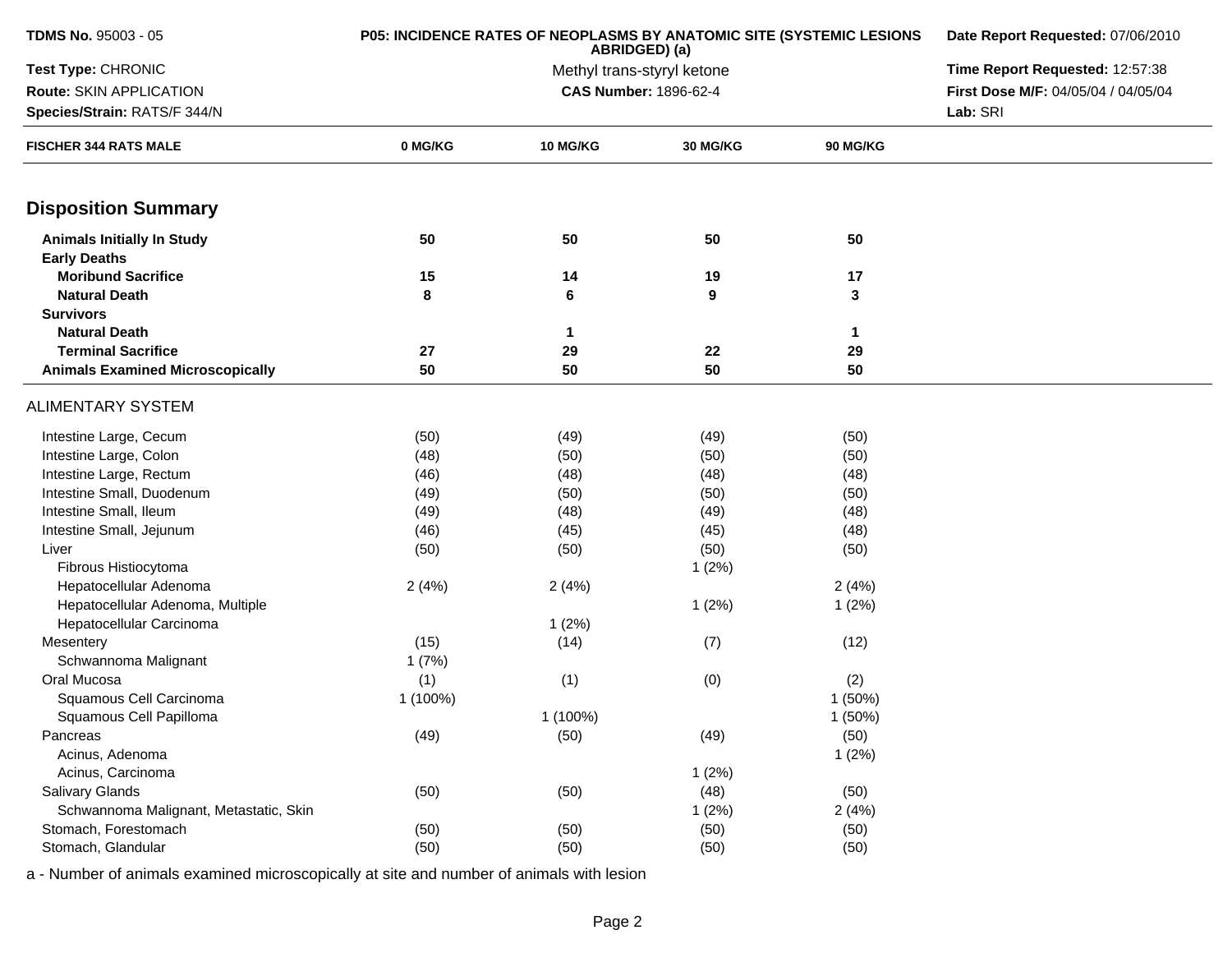| <b>TDMS No. 95003 - 05</b>        | P05: INCIDENCE RATES OF NEOPLASMS BY ANATOMIC SITE (SYSTEMIC LESIONS | Date Report Requested: 07/06/2010<br>Time Report Requested: 12:57:38 |                       |                 |                                     |
|-----------------------------------|----------------------------------------------------------------------|----------------------------------------------------------------------|-----------------------|-----------------|-------------------------------------|
| Test Type: CHRONIC                |                                                                      |                                                                      |                       |                 |                                     |
| Route: SKIN APPLICATION           |                                                                      |                                                                      | CAS Number: 1896-62-4 |                 | First Dose M/F: 04/05/04 / 04/05/04 |
| Species/Strain: RATS/F 344/N      |                                                                      |                                                                      |                       |                 | Lab: SRI                            |
| <b>FISCHER 344 RATS MALE</b>      | 0 MG/KG                                                              | <b>10 MG/KG</b>                                                      | 30 MG/KG              | <b>90 MG/KG</b> |                                     |
| Tongue<br>Squamous Cell Carcinoma | (1)                                                                  | (3)                                                                  | (4)<br>2(50%)         | (1)             |                                     |
| Squamous Cell Papilloma           |                                                                      | 1(33%)                                                               |                       |                 |                                     |
| CARDIOVASCULAR SYSTEM             |                                                                      |                                                                      |                       |                 |                                     |
| Heart                             | (50)                                                                 | (50)                                                                 | (50)                  | (50)            |                                     |
| Schwannoma Malignant              |                                                                      | 1(2%)                                                                |                       | 1(2%)           |                                     |
| <b>ENDOCRINE SYSTEM</b>           |                                                                      |                                                                      |                       |                 |                                     |
| <b>Adrenal Cortex</b>             | (50)                                                                 | (50)                                                                 | (50)                  | (50)            |                                     |
| Adenoma                           |                                                                      | 1(2%)                                                                | 1(2%)                 | 1(2%)           |                                     |
| Carcinoma                         | 1(2%)                                                                |                                                                      |                       |                 |                                     |
| Adrenal Medulla                   | (49)                                                                 | (50)                                                                 | (50)                  | (50)            |                                     |
| Pheochromocytoma Benign           | 9(18%)                                                               | 10 (20%)                                                             | 10 (20%)              | 4(8%)           |                                     |
| Pheochromocytoma Benign, Multiple | 2(4%)                                                                | 1(2%)                                                                | 4(8%)                 | 5 (10%)         |                                     |
| Pheochromocytoma Malignant        |                                                                      | 2(4%)                                                                | 1(2%)                 |                 |                                     |
| Islets, Pancreatic                | (49)                                                                 | (50)                                                                 | (49)                  | (50)            |                                     |
| Adenoma                           | 5(10%)                                                               | 16 (32%)                                                             | 7 (14%)               | 10 (20%)        |                                     |
| Adenoma, Multiple                 |                                                                      |                                                                      |                       | 2(4%)           |                                     |
| Carcinoma                         | 3(6%)                                                                | 1(2%)                                                                | 2(4%)                 | 3(6%)           |                                     |
| Parathyroid Gland                 | (49)                                                                 | (50)                                                                 | (47)                  | (47)            |                                     |
| <b>Pituitary Gland</b>            | (50)                                                                 | (49)                                                                 | (50)                  | (50)            |                                     |
| Pars Distalis, Adenoma            | 31 (62%)                                                             | 30 (61%)                                                             | 30 (60%)              | 34 (68%)        |                                     |
| Pars Distalis, Adenoma, Multiple  | 2(4%)                                                                | 1(2%)                                                                | 2(4%)                 |                 |                                     |
| Pars Distalis, Carcinoma          | 2(4%)                                                                | 2(4%)                                                                | 1(2%)                 | 2(4%)           |                                     |
| Pars Intermedia, Adenoma          |                                                                      | 1(2%)                                                                |                       |                 |                                     |
| <b>Thyroid Gland</b>              | (46)                                                                 | (45)                                                                 | (43)                  | (49)            |                                     |
| C-cell, Adenoma                   | 6 (13%)                                                              | 6 (13%)                                                              | 6(14%)                | 13 (27%)        |                                     |
| C-cell, Carcinoma                 |                                                                      |                                                                      | 1(2%)                 | 1(2%)           |                                     |
| Follicular Cell, Adenoma          |                                                                      | 1(2%)                                                                | 1(2%)                 | 1(2%)           |                                     |
| Follicular Cell, Carcinoma        | 2(4%)                                                                |                                                                      | 1(2%)                 | 1(2%)           |                                     |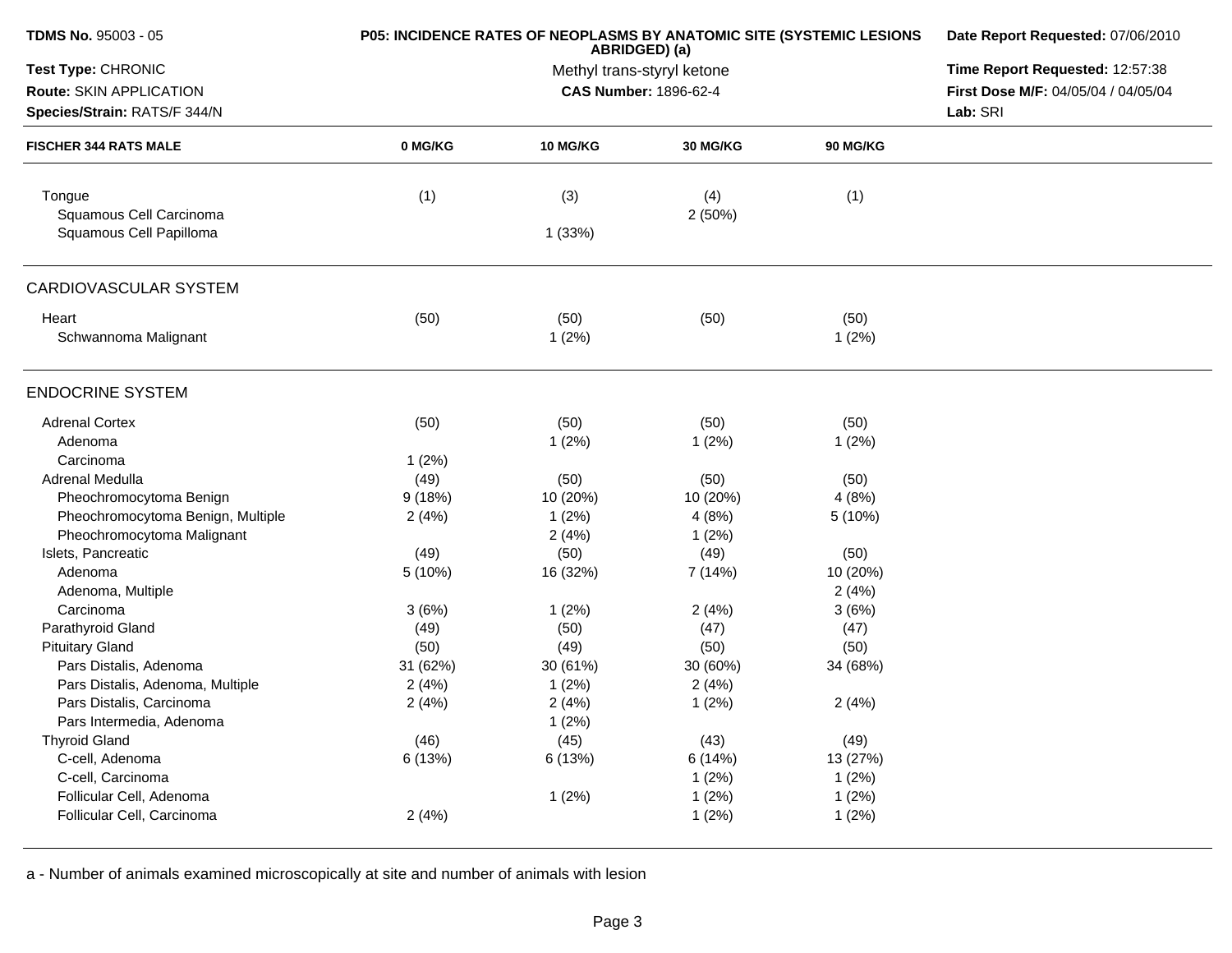| <b>TDMS No. 95003 - 05</b>                           | P05: INCIDENCE RATES OF NEOPLASMS BY ANATOMIC SITE (SYSTEMIC LESIONS | Date Report Requested: 07/06/2010           |                                 |                 |                                     |
|------------------------------------------------------|----------------------------------------------------------------------|---------------------------------------------|---------------------------------|-----------------|-------------------------------------|
| Test Type: CHRONIC                                   |                                                                      | ABRIDGED) (a)<br>Methyl trans-styryl ketone | Time Report Requested: 12:57:38 |                 |                                     |
| Route: SKIN APPLICATION                              |                                                                      |                                             | <b>CAS Number: 1896-62-4</b>    |                 | First Dose M/F: 04/05/04 / 04/05/04 |
| Species/Strain: RATS/F 344/N                         |                                                                      |                                             |                                 |                 | Lab: SRI                            |
| <b>FISCHER 344 RATS MALE</b>                         | 0 MG/KG                                                              | 10 MG/KG                                    | <b>30 MG/KG</b>                 | <b>90 MG/KG</b> |                                     |
| <b>GENERAL BODY SYSTEM</b>                           |                                                                      |                                             |                                 |                 |                                     |
| <b>Tissue NOS</b><br>Chemodectoma Benign             | (0)                                                                  | (0)                                         | (0)                             | (1)<br>1 (100%) |                                     |
| <b>GENITAL SYSTEM</b>                                |                                                                      |                                             |                                 |                 |                                     |
| <b>Coagulating Gland</b>                             | (0)                                                                  | (1)                                         | (0)                             | (1)             |                                     |
| Epididymis                                           | (50)                                                                 | (50)                                        | (50)                            | (50)            |                                     |
| <b>Preputial Gland</b>                               | (50)                                                                 | (50)                                        | (49)                            | (50)            |                                     |
| Adenoma                                              | 1(2%)                                                                | 1(2%)                                       |                                 | 1(2%)           |                                     |
| Carcinoma                                            | 3(6%)                                                                | 2(4%)                                       |                                 | 1(2%)           |                                     |
| Prostate                                             | (50)                                                                 | (50)                                        | (50)                            | (50)            |                                     |
| Adenoma                                              |                                                                      | 2(4%)                                       |                                 |                 |                                     |
| Seminal Vesicle                                      | (50)                                                                 | (50)                                        | (50)                            | (50)            |                                     |
| <b>Testes</b>                                        | (50)                                                                 | (50)                                        | (50)                            | (50)            |                                     |
| Bilateral, Interstitial Cell, Adenoma                | 18 (36%)                                                             | 11 (22%)                                    | 13 (26%)                        | 17 (34%)        |                                     |
| Interstitial Cell, Adenoma                           | 16 (32%)                                                             | 23 (46%)                                    | 19 (38%)                        | 16 (32%)        |                                     |
| <b>HEMATOPOIETIC SYSTEM</b>                          |                                                                      |                                             |                                 |                 |                                     |
| <b>Bone Marrow</b>                                   | (50)                                                                 | (50)                                        | (50)                            | (50)            |                                     |
| Lymph Node                                           | (25)                                                                 | (30)                                        | (21)                            | (26)            |                                     |
| Mediastinal, Carcinoma, Metastatic, Pancreas         |                                                                      |                                             | 1(5%)                           |                 |                                     |
| Mediastinal, Carcinoma, Metastatic, Thyroid<br>Gland |                                                                      |                                             | 1(5%)                           |                 |                                     |
| Mediastinal, Hemangiosarcoma                         |                                                                      |                                             | 1(5%)                           |                 |                                     |
| Lymph Node, Mandibular                               | (3)                                                                  | (1)                                         | (3)                             | (4)             |                                     |
| Lymph Node, Mesenteric                               | (50)                                                                 | (50)                                        | (50)                            | (50)            |                                     |
| Carcinoma, Metastatic, Pancreas                      |                                                                      |                                             | 1(2%)                           |                 |                                     |
| Spleen                                               | (50)                                                                 | (50)                                        | (50)                            | (50)            |                                     |
| Thymus                                               | (50)                                                                 | (50)                                        | (46)                            | (49)            |                                     |
| Carcinoma, Metastatic, Thyroid Gland                 |                                                                      |                                             |                                 | 1(2%)           |                                     |
| Thymoma Benign                                       |                                                                      |                                             | 2(4%)                           | 1(2%)           |                                     |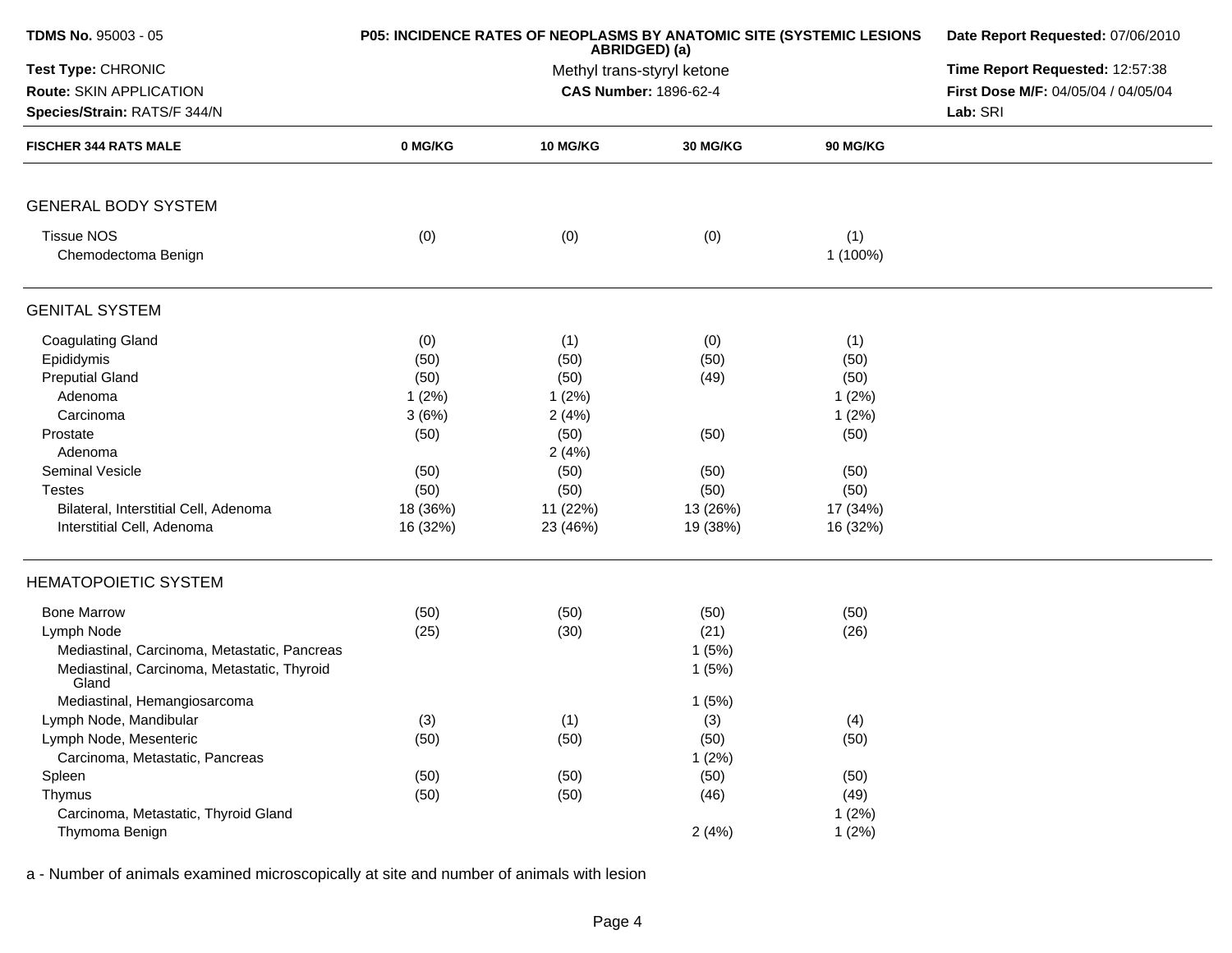| TDMS No. 95003 - 05                                 | P05: INCIDENCE RATES OF NEOPLASMS BY ANATOMIC SITE (SYSTEMIC LESIONS | Date Report Requested: 07/06/2010           |                                 |                 |                                     |
|-----------------------------------------------------|----------------------------------------------------------------------|---------------------------------------------|---------------------------------|-----------------|-------------------------------------|
| Test Type: CHRONIC                                  |                                                                      | ABRIDGED) (a)<br>Methyl trans-styryl ketone | Time Report Requested: 12:57:38 |                 |                                     |
| Route: SKIN APPLICATION                             |                                                                      |                                             | <b>CAS Number: 1896-62-4</b>    |                 | First Dose M/F: 04/05/04 / 04/05/04 |
| Species/Strain: RATS/F 344/N                        |                                                                      |                                             |                                 |                 | Lab: SRI                            |
| <b>FISCHER 344 RATS MALE</b>                        | 0 MG/KG                                                              | <b>10 MG/KG</b>                             | 30 MG/KG                        | <b>90 MG/KG</b> |                                     |
|                                                     |                                                                      |                                             |                                 |                 |                                     |
| <b>INTEGUMENTARY SYSTEM</b>                         |                                                                      |                                             |                                 |                 |                                     |
| <b>Mammary Gland</b>                                | (48)                                                                 | (49)                                        | (48)                            | (49)            |                                     |
| Adenoma                                             |                                                                      |                                             |                                 | 1(2%)           |                                     |
| Carcinoma                                           |                                                                      | 1(2%)                                       | 1(2%)                           |                 |                                     |
| Fibroadenoma                                        | 2(4%)                                                                |                                             | 3(6%)                           | 2(4%)           |                                     |
| Skin                                                | (50)                                                                 | (50)                                        | (50)                            | (50)            |                                     |
| Basal Cell Adenoma                                  |                                                                      |                                             |                                 | 1(2%)           |                                     |
| <b>Basal Cell Carcinoma</b>                         | 1(2%)                                                                |                                             |                                 |                 |                                     |
| Fibroma                                             | 5 (10%)                                                              | 6 (12%)                                     | 7(14%)                          | 1(2%)           |                                     |
| Fibrosarcoma                                        | 2(4%)                                                                |                                             |                                 |                 |                                     |
| Fibrous Histiocytoma                                |                                                                      |                                             | 2(4%)                           |                 |                                     |
| Keratoacanthoma                                     | 4(8%)                                                                | 2(4%)                                       | 5(10%)                          | 4(8%)           |                                     |
| Keratoacanthoma, Multiple                           |                                                                      |                                             | 2(4%)                           |                 |                                     |
| Lipoma                                              |                                                                      | 1(2%)                                       |                                 |                 |                                     |
| Schwannoma Malignant                                |                                                                      |                                             | 3(6%)                           | 2(4%)           |                                     |
| Squamous Cell Carcinoma                             | 1(2%)                                                                |                                             |                                 |                 |                                     |
| Squamous Cell Papilloma                             | 1(2%)                                                                |                                             |                                 | 2(4%)           |                                     |
| Trichoepithelioma                                   |                                                                      |                                             |                                 | 1(2%)           |                                     |
| Sebaceous Gland, Adenoma                            |                                                                      |                                             | 1(2%)                           | 1(2%)           |                                     |
| Sebaceous Gland, Carcinoma                          |                                                                      | 1(2%)                                       |                                 |                 |                                     |
|                                                     |                                                                      |                                             |                                 |                 |                                     |
| MUSCULOSKELETAL SYSTEM                              |                                                                      |                                             |                                 |                 |                                     |
| Bone                                                | (50)                                                                 | (50)                                        | (50)                            | (50)            |                                     |
| Osteosarcoma                                        | 1(2%)                                                                |                                             | 1(2%)                           | 1(2%)           |                                     |
| <b>Skeletal Muscle</b>                              | (1)                                                                  | (3)                                         | (2)                             | (1)             |                                     |
| Osteosarcoma, Metastatic, Uncertain Primary<br>Site |                                                                      |                                             |                                 | 1 (100%)        |                                     |
| Rhabdomyosarcoma                                    |                                                                      | 1(33%)                                      |                                 |                 |                                     |
| Sarcoma                                             |                                                                      | 1(33%)                                      |                                 |                 |                                     |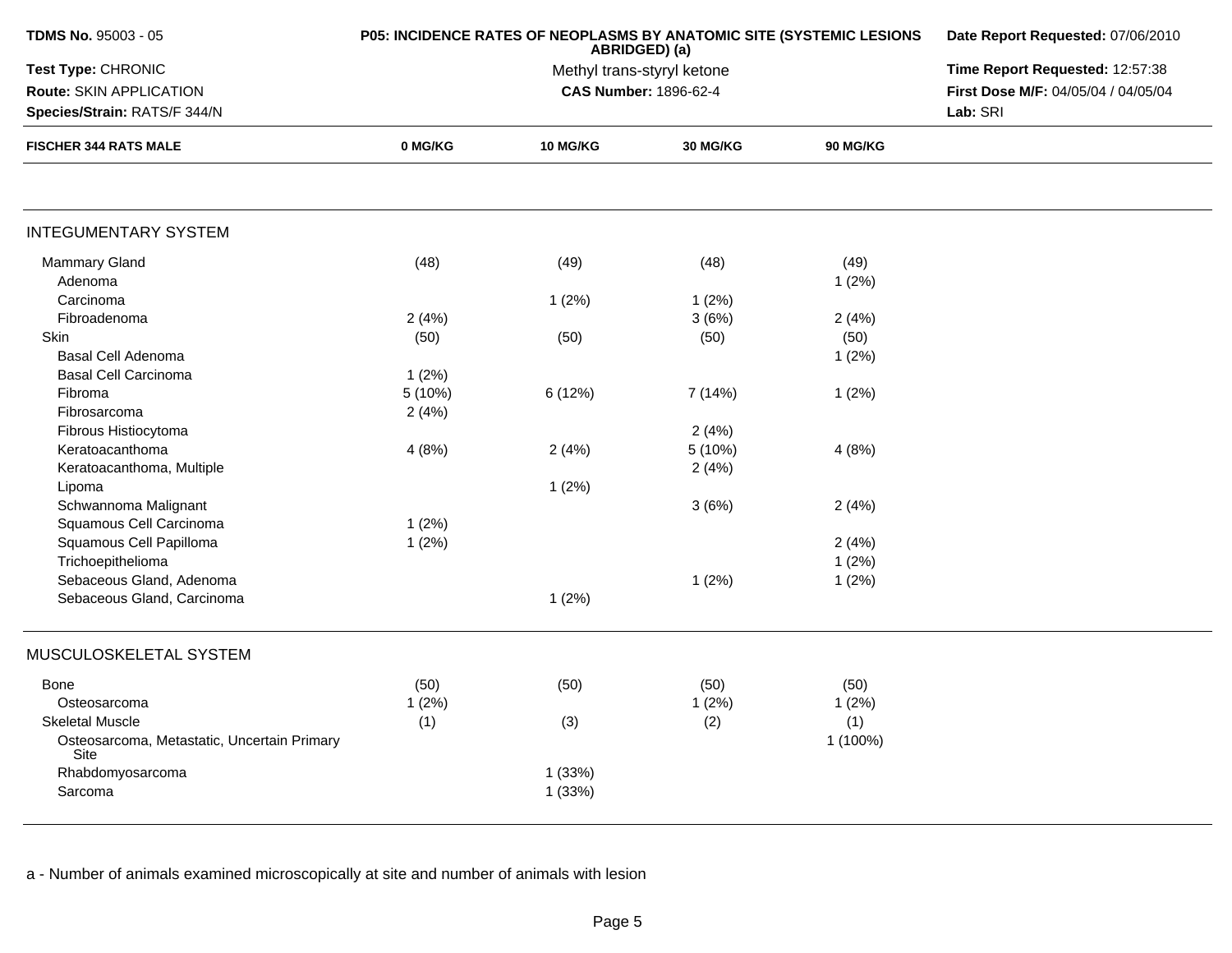| <b>TDMS No. 95003 - 05</b>                                                                               | P05: INCIDENCE RATES OF NEOPLASMS BY ANATOMIC SITE (SYSTEMIC LESIONS | Date Report Requested: 07/06/2010                                                  |                                 |                                 |  |
|----------------------------------------------------------------------------------------------------------|----------------------------------------------------------------------|------------------------------------------------------------------------------------|---------------------------------|---------------------------------|--|
| Test Type: CHRONIC<br>Route: SKIN APPLICATION<br>Species/Strain: RATS/F 344/N                            |                                                                      | Time Report Requested: 12:57:38<br>First Dose M/F: 04/05/04 / 04/05/04<br>Lab: SRI |                                 |                                 |  |
| <b>FISCHER 344 RATS MALE</b>                                                                             | 0 MG/KG                                                              | <b>10 MG/KG</b>                                                                    | <b>30 MG/KG</b>                 | <b>90 MG/KG</b>                 |  |
| NERVOUS SYSTEM                                                                                           |                                                                      |                                                                                    |                                 |                                 |  |
| <b>Brain</b><br>Carcinoma, Metastatic, Pituitary Gland<br>Spinal Cord                                    | (50)<br>1(2%)<br>(7)                                                 | (50)<br>2(4%)<br>(4)                                                               | (50)<br>1(2%)<br>(4)            | (50)<br>2(4%)<br>(3)            |  |
| <b>RESPIRATORY SYSTEM</b>                                                                                |                                                                      |                                                                                    |                                 |                                 |  |
| Lung<br>Alveolar/Bronchiolar Adenoma<br>Alveolar/Bronchiolar Carcinoma<br>Osteosarcoma, Metastatic, Bone | (50)<br>2(4%)                                                        | (50)<br>1(2%)                                                                      | (50)<br>2(4%)<br>1(2%)<br>1(2%) | (50)<br>2(4%)<br>1(2%)          |  |
| Nose                                                                                                     | (50)                                                                 | (49)                                                                               | (50)                            | (50)                            |  |
| SPECIAL SENSES SYSTEM                                                                                    |                                                                      |                                                                                    |                                 |                                 |  |
| Eye<br>Harderian Gland<br>Zymbal's Gland<br>Carcinoma                                                    | (50)<br>(50)<br>(1)<br>1 (100%)                                      | (50)<br>(50)<br>(1)<br>1 (100%)                                                    | (50)<br>(50)<br>(2)<br>2 (100%) | (50)<br>(50)<br>(1)<br>1 (100%) |  |
| <b>URINARY SYSTEM</b>                                                                                    |                                                                      |                                                                                    |                                 |                                 |  |
| Kidney<br>Renal Tubule, Adenoma, Multiple<br>Renal Tubule, Carcinoma                                     | (50)                                                                 | (50)                                                                               | (50)<br>1(2%)<br>1(2%)          | (50)                            |  |
| Urethra<br><b>Urinary Bladder</b>                                                                        | (0)<br>(50)                                                          | (1)<br>(50)                                                                        | (1)<br>(50)                     | (0)<br>(50)                     |  |
| <b>SYSTEMIC LESIONS</b>                                                                                  |                                                                      |                                                                                    |                                 |                                 |  |
| Multiple Organ<br>Histiocytic Sarcoma                                                                    | $*(50)$                                                              | $*(50)$                                                                            | $*(50)$<br>2(4%)                | $*(50)$                         |  |

\* Number of animals with any tissue examined microscopically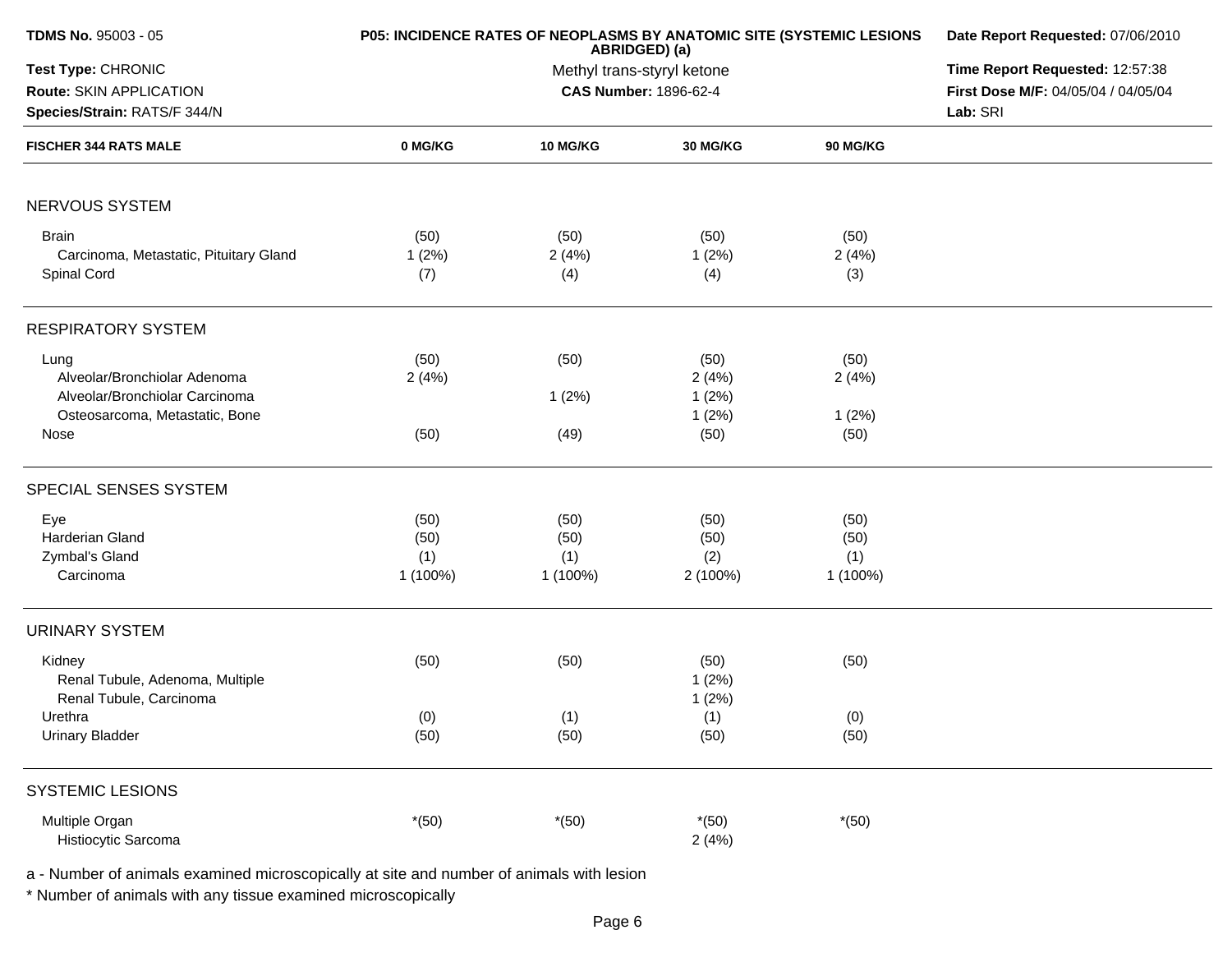| <b>TDMS No. 95003 - 05</b>                                   |          | <b>P05: INCIDENCE RATES OF NEOPLASMS BY ANATOMIC SITE (SYSTEMIC LESIONS)</b><br>ABRIDGED) (a) |                            |          |                                 |  |
|--------------------------------------------------------------|----------|-----------------------------------------------------------------------------------------------|----------------------------|----------|---------------------------------|--|
| <b>Test Type: CHRONIC</b>                                    |          |                                                                                               | Methyl trans-styryl ketone |          | Time Report Requested: 12:57:38 |  |
| <b>Route: SKIN APPLICATION</b>                               |          | <b>CAS Number: 1896-62-4</b>                                                                  |                            |          |                                 |  |
| Species/Strain: RATS/F 344/N<br><b>FISCHER 344 RATS MALE</b> |          |                                                                                               | Lab: SRI                   |          |                                 |  |
|                                                              | 0 MG/KG  | 10 MG/KG                                                                                      | 30 MG/KG                   | 90 MG/KG |                                 |  |
| Leukemia Mononuclear                                         | 26 (52%) | 27 (54%)                                                                                      | 15 (30%)                   | 24 (48%) |                                 |  |
| Mesothelioma Malignant                                       | 4 (8%)   | 4 (8%)                                                                                        | (2%)                       | 2(4%)    |                                 |  |

\* Number of animals with any tissue examined microscopically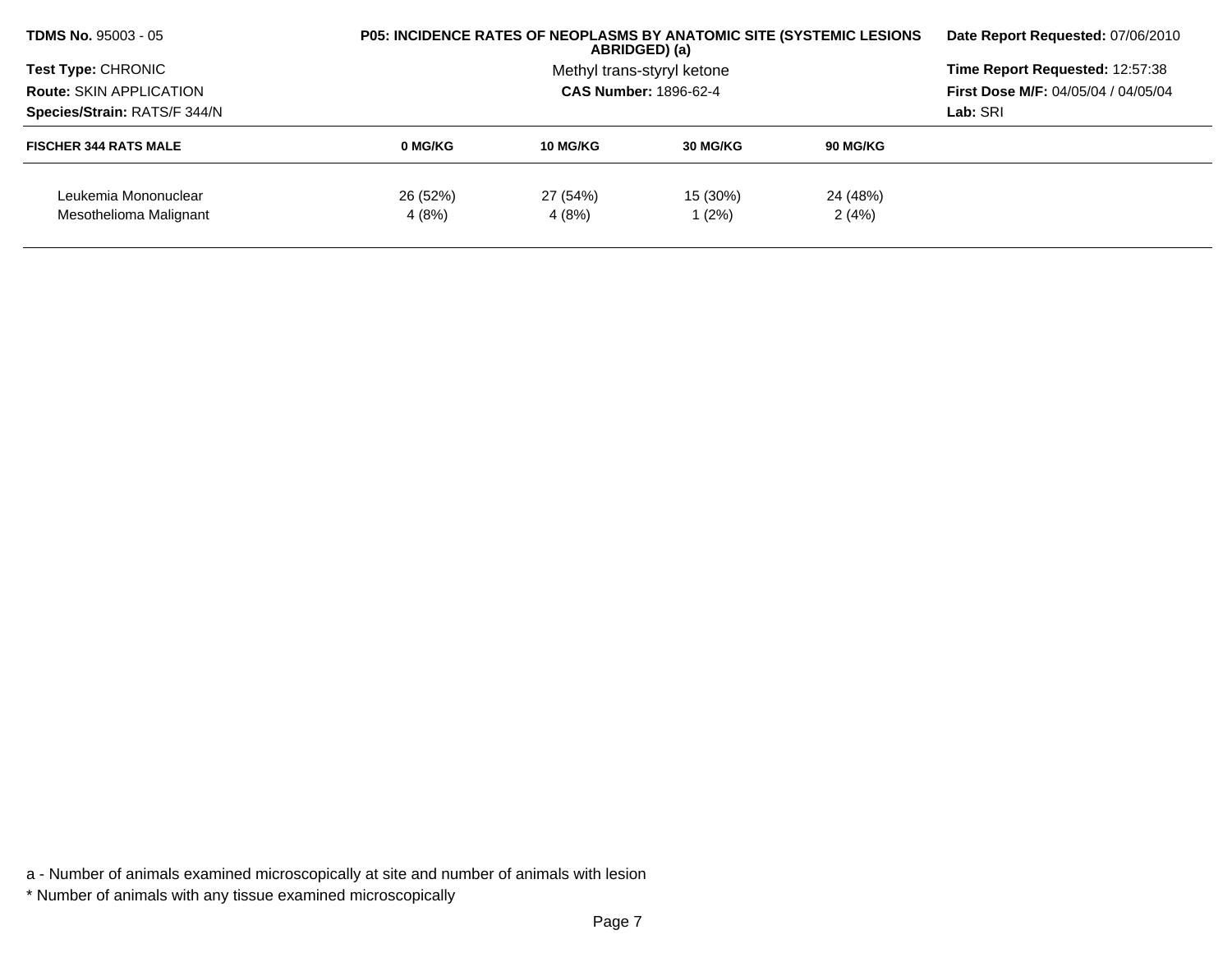| TDMS No. 95003 - 05                                                            |         | <b>P05: INCIDENCE RATES OF NEOPLASMS BY ANATOMIC SITE (SYSTEMIC LESIONS</b><br>ABRIDGED) (a) | Date Report Requested: 07/06/2010 |                |                                     |
|--------------------------------------------------------------------------------|---------|----------------------------------------------------------------------------------------------|-----------------------------------|----------------|-------------------------------------|
| Test Type: CHRONIC                                                             |         |                                                                                              | Methyl trans-styryl ketone        |                | Time Report Requested: 12:57:38     |
| Route: SKIN APPLICATION                                                        |         |                                                                                              | <b>CAS Number: 1896-62-4</b>      |                | First Dose M/F: 04/05/04 / 04/05/04 |
| Species/Strain: RATS/F 344/N                                                   |         |                                                                                              |                                   |                | Lab: SRI                            |
| <b>FISCHER 344 RATS MALE</b>                                                   | 0 MG/KG | <b>10 MG/KG</b>                                                                              | <b>30 MG/KG</b>                   | 90 MG/KG       |                                     |
| <b>Tumor Summary for Males</b>                                                 |         |                                                                                              |                                   |                |                                     |
| <b>Total Animals with Primary Neoplasms (b)</b>                                | 48      | 49                                                                                           | 49                                | 50             |                                     |
| <b>Total Primary Neoplasms</b>                                                 | 155     | 163                                                                                          | 157                               | 166            |                                     |
| <b>Total Animals with Benign Neoplasms</b>                                     | 46      | 46                                                                                           | 46                                | 49             |                                     |
| <b>Total Benign Neoplasms</b>                                                  | 106     | 117                                                                                          | 117                               | 126            |                                     |
| <b>Total Animals with Malignant Neoplasms</b>                                  | 33      | 34                                                                                           | 28                                | 32             |                                     |
| <b>Total Malignant Neoplasms</b>                                               | 49      | 46                                                                                           | 40                                | 40             |                                     |
| <b>Total Animals with Metastatic Neoplasms</b>                                 |         | $\mathbf{2}$                                                                                 | 6                                 | 7              |                                     |
| <b>Total Metastatic Neoplasms</b>                                              | 1       | $\mathbf{2}$                                                                                 | 10                                | $\overline{7}$ |                                     |
| <b>Total Animals with Malignant Neoplasms</b><br><b>Uncertain Primary Site</b> |         |                                                                                              |                                   | 1              |                                     |
| <b>Total Animals with Neoplasms Uncertain-</b><br><b>Benign or Malignant</b>   |         |                                                                                              |                                   |                |                                     |
| <b>Total Uncertain Neoplasms</b>                                               |         |                                                                                              |                                   |                |                                     |

\*\*\* END OF MALE \*\*\*

a - Number of animals examined microscopically at site and number of animals with lesion

b - Primary tumors: all tumors except metastatic tumors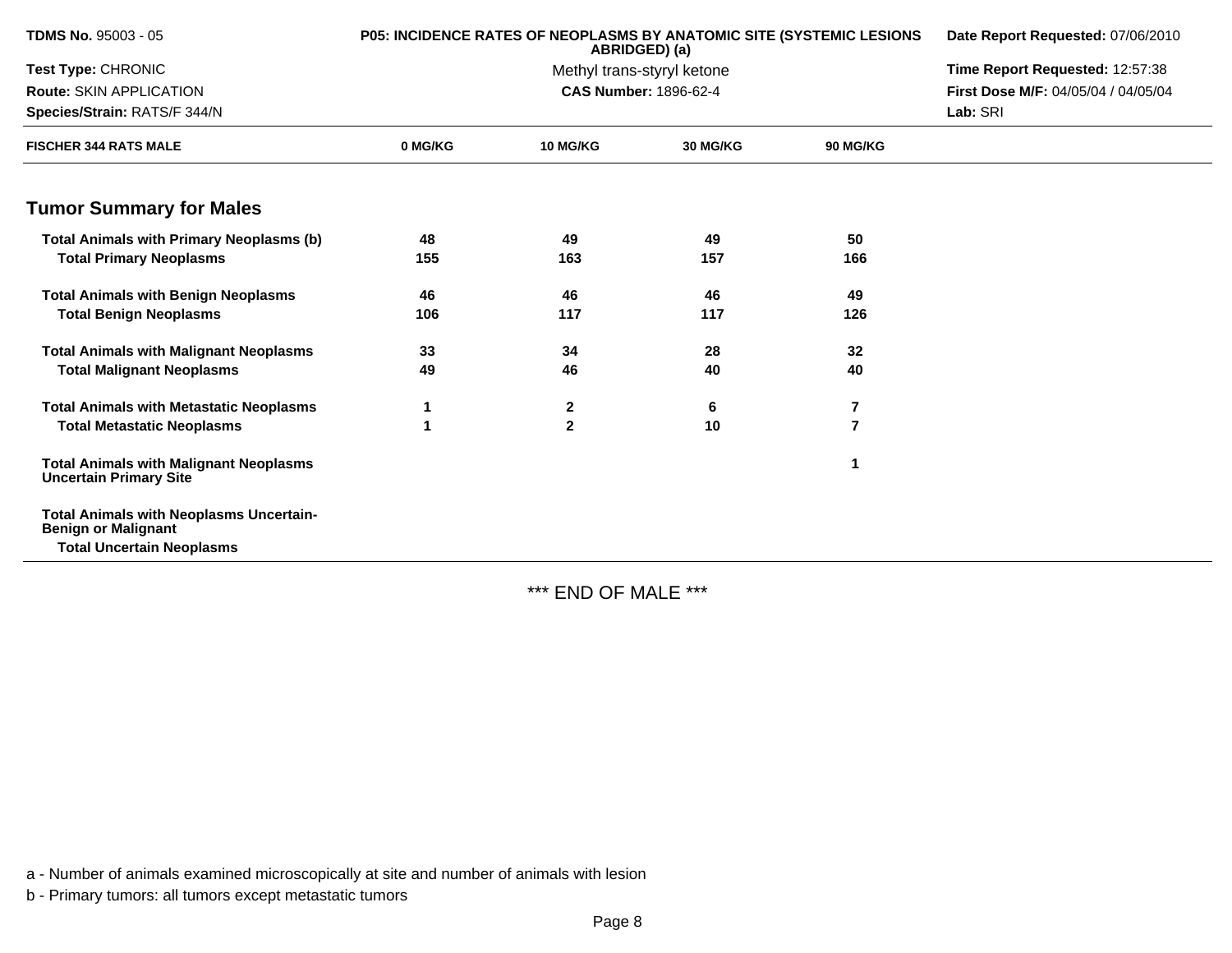| TDMS No. 95003 - 05                                      | P05: INCIDENCE RATES OF NEOPLASMS BY ANATOMIC SITE (SYSTEMIC LESIONS | Date Report Requested: 07/06/2010<br>Time Report Requested: 12:57:38 |                       |                 |                                     |
|----------------------------------------------------------|----------------------------------------------------------------------|----------------------------------------------------------------------|-----------------------|-----------------|-------------------------------------|
| Test Type: CHRONIC                                       |                                                                      |                                                                      |                       |                 |                                     |
| Route: SKIN APPLICATION                                  |                                                                      |                                                                      | CAS Number: 1896-62-4 |                 | First Dose M/F: 04/05/04 / 04/05/04 |
| Species/Strain: RATS/F 344/N                             |                                                                      |                                                                      |                       |                 | Lab: SRI                            |
| <b>FISCHER 344 RATS FEMALE</b>                           | 0 MG/KG                                                              | 10 MG/KG                                                             | 30 MG/KG              | <b>90 MG/KG</b> |                                     |
| <b>Disposition Summary</b>                               |                                                                      |                                                                      |                       |                 |                                     |
| <b>Animals Initially In Study</b><br><b>Early Deaths</b> | 50                                                                   | 50                                                                   | 50                    | 50              |                                     |
| <b>Moribund Sacrifice</b>                                | 10                                                                   | 15                                                                   | 13                    | 15              |                                     |
| <b>Natural Death</b><br><b>Survivors</b>                 | 10                                                                   | 11                                                                   | 10                    | 9               |                                     |
| <b>Terminal Sacrifice</b>                                | 30                                                                   | 24                                                                   | 27                    | 26              |                                     |
| <b>Animals Examined Microscopically</b>                  | 50                                                                   | 50                                                                   | 50                    | 50              |                                     |
| <b>ALIMENTARY SYSTEM</b>                                 |                                                                      |                                                                      |                       |                 |                                     |
| Intestine Large, Cecum                                   | (50)                                                                 | (50)                                                                 | (50)                  | (50)            |                                     |
| Intestine Small, Duodenum                                | (50)                                                                 | (50)                                                                 | (50)                  | (49)            |                                     |
| Intestine Small, Ileum                                   | (48)                                                                 | (48)                                                                 | (49)                  | (46)            |                                     |
| Liver                                                    | (50)                                                                 | (50)                                                                 | (50)                  | (50)            |                                     |
| Carcinoma, Metastatic, Uterus                            |                                                                      |                                                                      |                       | 1(2%)           |                                     |
| Hepatocellular Adenoma                                   |                                                                      |                                                                      | 2(4%)                 | 1(2%)           |                                     |
| Mesentery                                                | (23)                                                                 | (18)                                                                 | (23)                  | (25)            |                                     |
| Carcinoma, Metastatic, Uterus                            |                                                                      |                                                                      |                       | 1(4%)           |                                     |
| Sarcoma                                                  |                                                                      |                                                                      | 1(4%)                 |                 |                                     |
| Pancreas                                                 | (49)                                                                 | (50)                                                                 | (50)                  | (49)            |                                     |
| Carcinoma, Metastatic, Uterus                            |                                                                      |                                                                      |                       | 1(2%)           |                                     |
| <b>Salivary Glands</b>                                   | (50)                                                                 | (50)                                                                 | (50)                  | (50)            |                                     |
| Schwannoma Malignant                                     |                                                                      | 1(2%)                                                                |                       | 1(2%)           |                                     |
| Stomach, Forestomach                                     | (50)                                                                 | (50)                                                                 | (50)                  | (50)            |                                     |
| Squamous Cell Papilloma                                  |                                                                      | 1(2%)                                                                |                       |                 |                                     |
| Stomach, Glandular                                       | (50)                                                                 | (50)                                                                 | (50)                  | (50)            |                                     |
| Tongue                                                   | (0)                                                                  | (0)                                                                  | (1)                   | (3)             |                                     |
| Squamous Cell Papilloma                                  |                                                                      |                                                                      |                       | 1 (33%)         |                                     |
| <b>CARDIOVASCULAR SYSTEM</b>                             |                                                                      |                                                                      |                       |                 |                                     |
| Heart                                                    | (50)                                                                 | (50)                                                                 | (50)                  | (50)            |                                     |
| Sarcoma                                                  |                                                                      |                                                                      | 1(2%)                 |                 |                                     |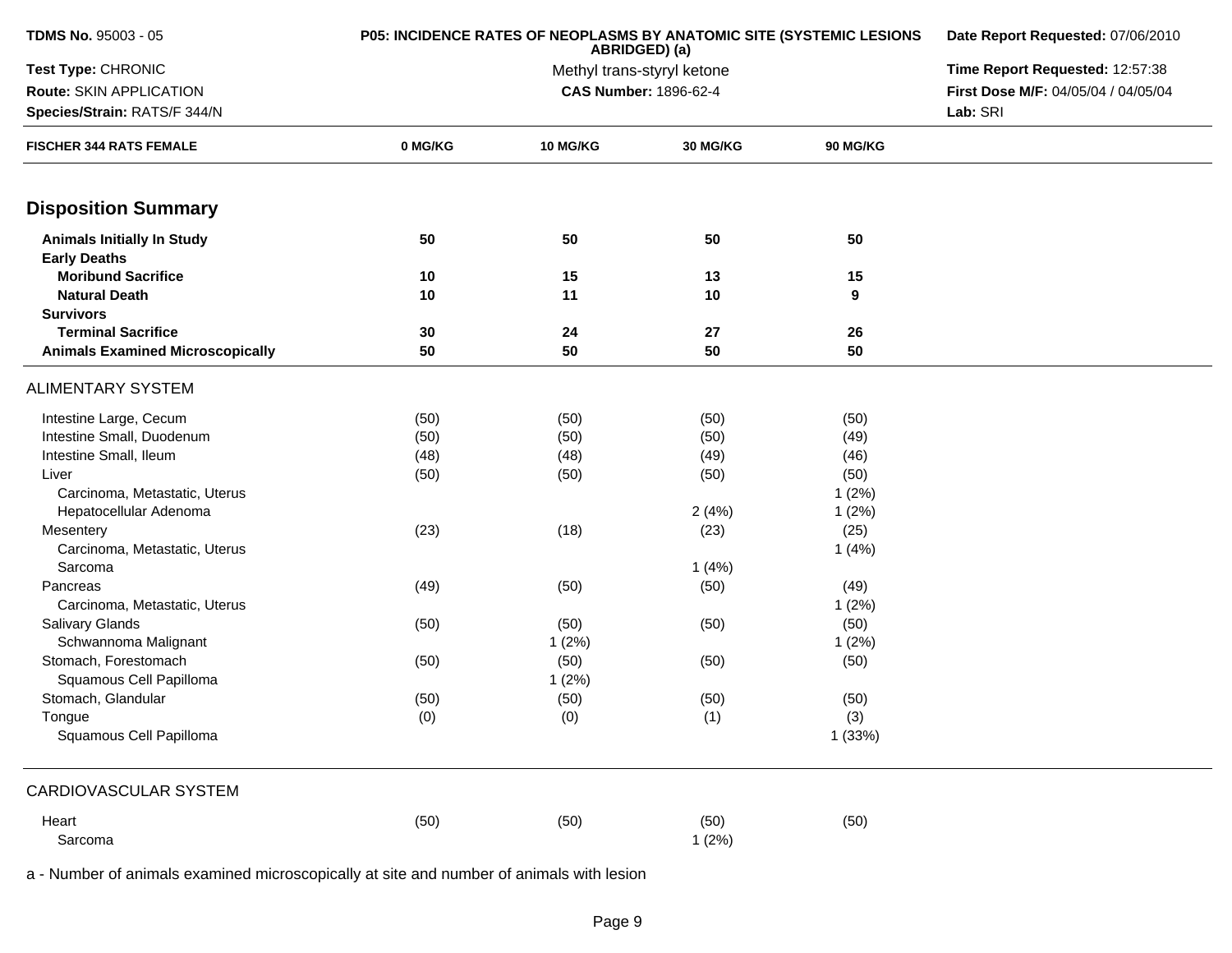| TDMS No. 95003 - 05              | P05: INCIDENCE RATES OF NEOPLASMS BY ANATOMIC SITE (SYSTEMIC LESIONS | Date Report Requested: 07/06/2010<br>Time Report Requested: 12:57:38 |                       |                 |                                     |  |  |
|----------------------------------|----------------------------------------------------------------------|----------------------------------------------------------------------|-----------------------|-----------------|-------------------------------------|--|--|
| Test Type: CHRONIC               |                                                                      |                                                                      |                       |                 |                                     |  |  |
| Route: SKIN APPLICATION          |                                                                      |                                                                      | CAS Number: 1896-62-4 |                 | First Dose M/F: 04/05/04 / 04/05/04 |  |  |
| Species/Strain: RATS/F 344/N     |                                                                      |                                                                      |                       |                 |                                     |  |  |
| <b>FISCHER 344 RATS FEMALE</b>   | 0 MG/KG                                                              | <b>10 MG/KG</b>                                                      | 30 MG/KG              | <b>90 MG/KG</b> |                                     |  |  |
|                                  |                                                                      |                                                                      |                       |                 |                                     |  |  |
| <b>ENDOCRINE SYSTEM</b>          |                                                                      |                                                                      |                       |                 |                                     |  |  |
| <b>Adrenal Cortex</b>            | (50)                                                                 | (50)                                                                 | (50)                  | (50)            |                                     |  |  |
| Adenoma                          | 4(8%)                                                                | 3(6%)                                                                |                       | 2(4%)           |                                     |  |  |
| Adrenal Medulla                  | (49)                                                                 | (49)                                                                 | (47)                  | (49)            |                                     |  |  |
| Pheochromocytoma Benign          | 1(2%)                                                                | 3(6%)                                                                |                       | 1(2%)           |                                     |  |  |
| Pheochromocytoma Malignant       |                                                                      |                                                                      | 1(2%)                 |                 |                                     |  |  |
| Islets, Pancreatic               | (49)                                                                 | (50)                                                                 | (50)                  | (49)            |                                     |  |  |
| Adenoma                          | 3(6%)                                                                |                                                                      | 2(4%)                 | 3(6%)           |                                     |  |  |
| Parathyroid Gland                | (50)                                                                 | (50)                                                                 | (49)                  | (44)            |                                     |  |  |
| Adenoma                          | 1(2%)                                                                |                                                                      |                       |                 |                                     |  |  |
| <b>Pituitary Gland</b>           | (50)                                                                 | (50)                                                                 | (50)                  | (50)            |                                     |  |  |
| Pars Distalis, Adenoma           | 31 (62%)                                                             | 33 (66%)                                                             | 28 (56%)              | 23 (46%)        |                                     |  |  |
| Pars Distalis, Adenoma, Multiple |                                                                      | 2(4%)                                                                |                       | 1(2%)           |                                     |  |  |
| Pars Distalis, Carcinoma         | 2(4%)                                                                |                                                                      | 1(2%)                 | 4(8%)           |                                     |  |  |
| <b>Thyroid Gland</b>             | (50)                                                                 | (50)                                                                 | (49)                  | (50)            |                                     |  |  |
| C-cell, Adenoma                  | 7 (14%)                                                              | 4(8%)                                                                | 4(8%)                 | 7 (14%)         |                                     |  |  |
| C-cell, Adenoma, Multiple        |                                                                      |                                                                      | 1(2%)                 |                 |                                     |  |  |
| C-cell, Carcinoma                | 1(2%)                                                                |                                                                      | 1(2%)                 | 1(2%)           |                                     |  |  |
| Follicular Cell, Adenoma         | 1(2%)                                                                |                                                                      |                       | 1(2%)           |                                     |  |  |
|                                  |                                                                      |                                                                      |                       |                 |                                     |  |  |
| <b>GENERAL BODY SYSTEM</b>       |                                                                      |                                                                      |                       |                 |                                     |  |  |
| <b>Tissue NOS</b>                | (1)                                                                  | (1)                                                                  | (0)                   | (0)             |                                     |  |  |
| <b>GENITAL SYSTEM</b>            |                                                                      |                                                                      |                       |                 |                                     |  |  |
| <b>Clitoral Gland</b>            | (50)                                                                 | (50)                                                                 | (50)                  | (50)            |                                     |  |  |
| Adenoma                          | 6 (12%)                                                              | 3(6%)                                                                | 2(4%)                 | 9(18%)          |                                     |  |  |
| Adenoma, Multiple                |                                                                      | 1(2%)                                                                |                       |                 |                                     |  |  |
| Carcinoma                        | 3(6%)                                                                | 3(6%)                                                                | 1(2%)                 | 2(4%)           |                                     |  |  |
| Fibrosarcoma                     |                                                                      | 1(2%)                                                                |                       |                 |                                     |  |  |
| Ovary                            | (50)                                                                 | (50)                                                                 | (48)                  | (50)            |                                     |  |  |
|                                  |                                                                      |                                                                      |                       |                 |                                     |  |  |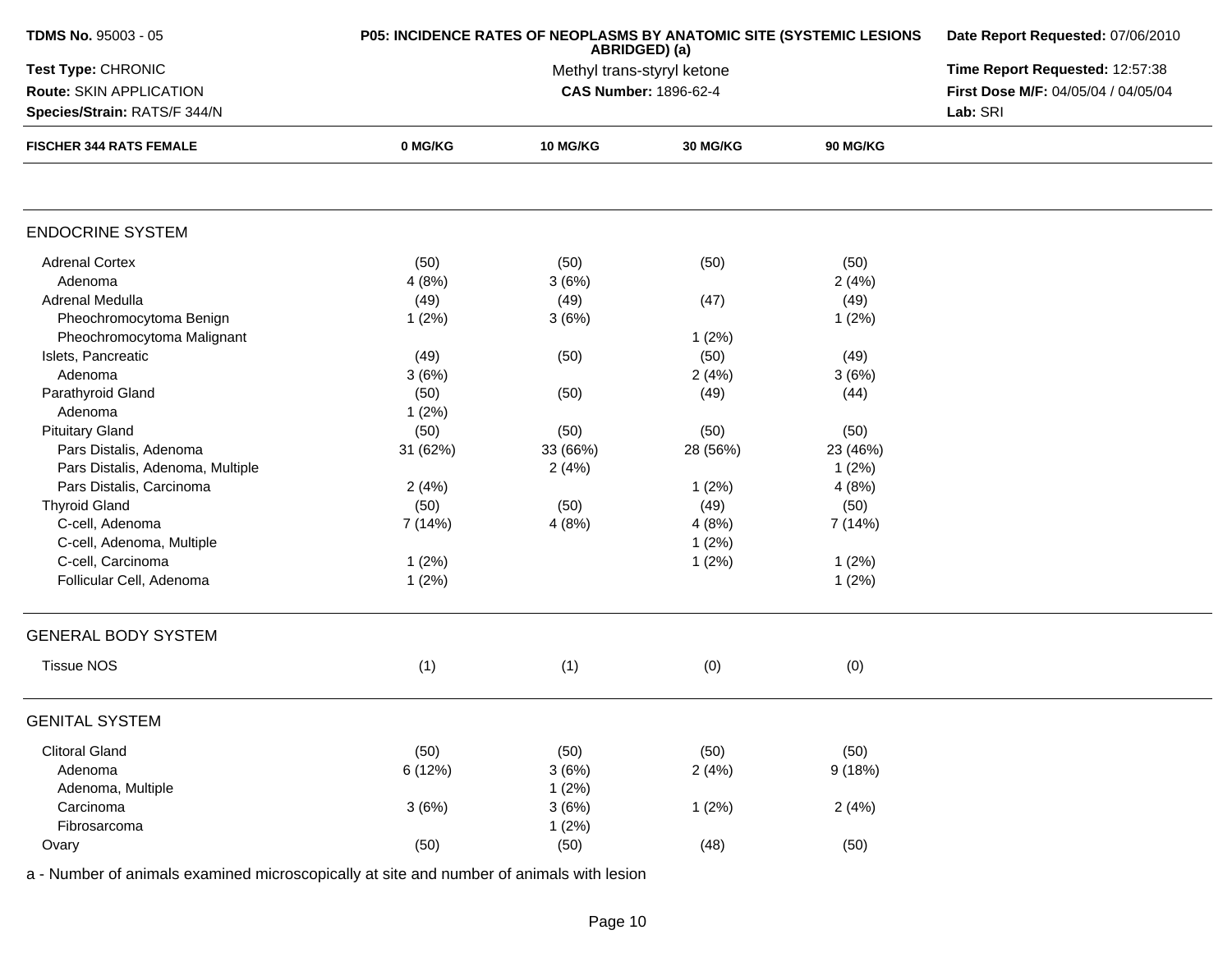| <b>TDMS No. 95003 - 05</b>                                                      | P05: INCIDENCE RATES OF NEOPLASMS BY ANATOMIC SITE (SYSTEMIC LESIONS | Date Report Requested: 07/06/2010                                      |                 |               |  |  |
|---------------------------------------------------------------------------------|----------------------------------------------------------------------|------------------------------------------------------------------------|-----------------|---------------|--|--|
| Test Type: CHRONIC                                                              |                                                                      | Time Report Requested: 12:57:38<br>First Dose M/F: 04/05/04 / 04/05/04 |                 |               |  |  |
| Route: SKIN APPLICATION<br>Species/Strain: RATS/F 344/N                         |                                                                      | <b>CAS Number: 1896-62-4</b>                                           |                 |               |  |  |
| <b>FISCHER 344 RATS FEMALE</b>                                                  | 0 MG/KG                                                              | 10 MG/KG                                                               | <b>30 MG/KG</b> | 90 MG/KG      |  |  |
| Granulosa Cell Tumor Benign                                                     | 1(2%)                                                                |                                                                        |                 |               |  |  |
| <b>Uterus</b><br>Carcinoma                                                      | (50)                                                                 | (50)                                                                   | (49)            | (50)<br>1(2%) |  |  |
| Polyp Stromal                                                                   | 9(18%)                                                               | 7(14%)                                                                 | 17 (35%)        | 5 (10%)       |  |  |
| Polyp Stromal, Multiple<br>Sarcoma Stromal                                      | 1(2%)                                                                | 1(2%)<br>1(2%)                                                         | 1(2%)           | 2(4%)         |  |  |
| Vagina<br>Polyp                                                                 | (6)                                                                  | (6)                                                                    | (7)<br>1(14%)   | (10)          |  |  |
| Squamous Cell Papilloma                                                         |                                                                      |                                                                        |                 | $1(10\%)$     |  |  |
| <b>HEMATOPOIETIC SYSTEM</b>                                                     |                                                                      |                                                                        |                 |               |  |  |
| <b>Bone Marrow</b>                                                              | (50)                                                                 | (50)                                                                   | (50)            | (50)          |  |  |
| Lymph Node<br>Mediastinal, Schwannoma Malignant,<br>Metastatic, Salivary Glands | (16)                                                                 | (13)<br>1(8%)                                                          | (14)            | (12)          |  |  |
| Lymph Node, Mandibular                                                          | (3)                                                                  | (2)                                                                    | (3)             | (3)           |  |  |
| Lymph Node, Mesenteric                                                          | (50)                                                                 | (49)                                                                   | (50)            | (50)          |  |  |
| Spleen                                                                          | (50)                                                                 | (50)                                                                   | (50)            | (50)          |  |  |
| Thymus                                                                          | (50)                                                                 | (49)                                                                   | (47)            | (47)          |  |  |
| Thymoma Benign                                                                  | 1(2%)                                                                |                                                                        |                 |               |  |  |
| <b>INTEGUMENTARY SYSTEM</b>                                                     |                                                                      |                                                                        |                 |               |  |  |
| <b>Mammary Gland</b>                                                            | (50)                                                                 | (50)                                                                   | (50)            | (50)          |  |  |
| Adenoma                                                                         | 1(2%)                                                                | 1(2%)                                                                  |                 | 3(6%)         |  |  |
| Carcinoma                                                                       | 2(4%)                                                                | 3(6%)                                                                  | 1(2%)           |               |  |  |
| Carcinoma, Multiple                                                             |                                                                      | 1(2%)                                                                  |                 |               |  |  |
| Fibroadenoma                                                                    | 13 (26%)                                                             | 13 (26%)                                                               | 14 (28%)        | 13 (26%)      |  |  |
| Fibroadenoma, Multiple                                                          | 6 (12%)                                                              | 7 (14%)                                                                | 4(8%)           | 5 (10%)       |  |  |
| Skin                                                                            | (50)                                                                 | (50)                                                                   | (50)            | (50)          |  |  |
| Basal Cell Adenoma                                                              |                                                                      | 1(2%)                                                                  |                 |               |  |  |
| Fibroma                                                                         | 3(6%)                                                                |                                                                        |                 | 1(2%)         |  |  |
| Keratoacanthoma                                                                 |                                                                      |                                                                        | 1(2%)           |               |  |  |
| Lipoma                                                                          |                                                                      |                                                                        | 1(2%)           |               |  |  |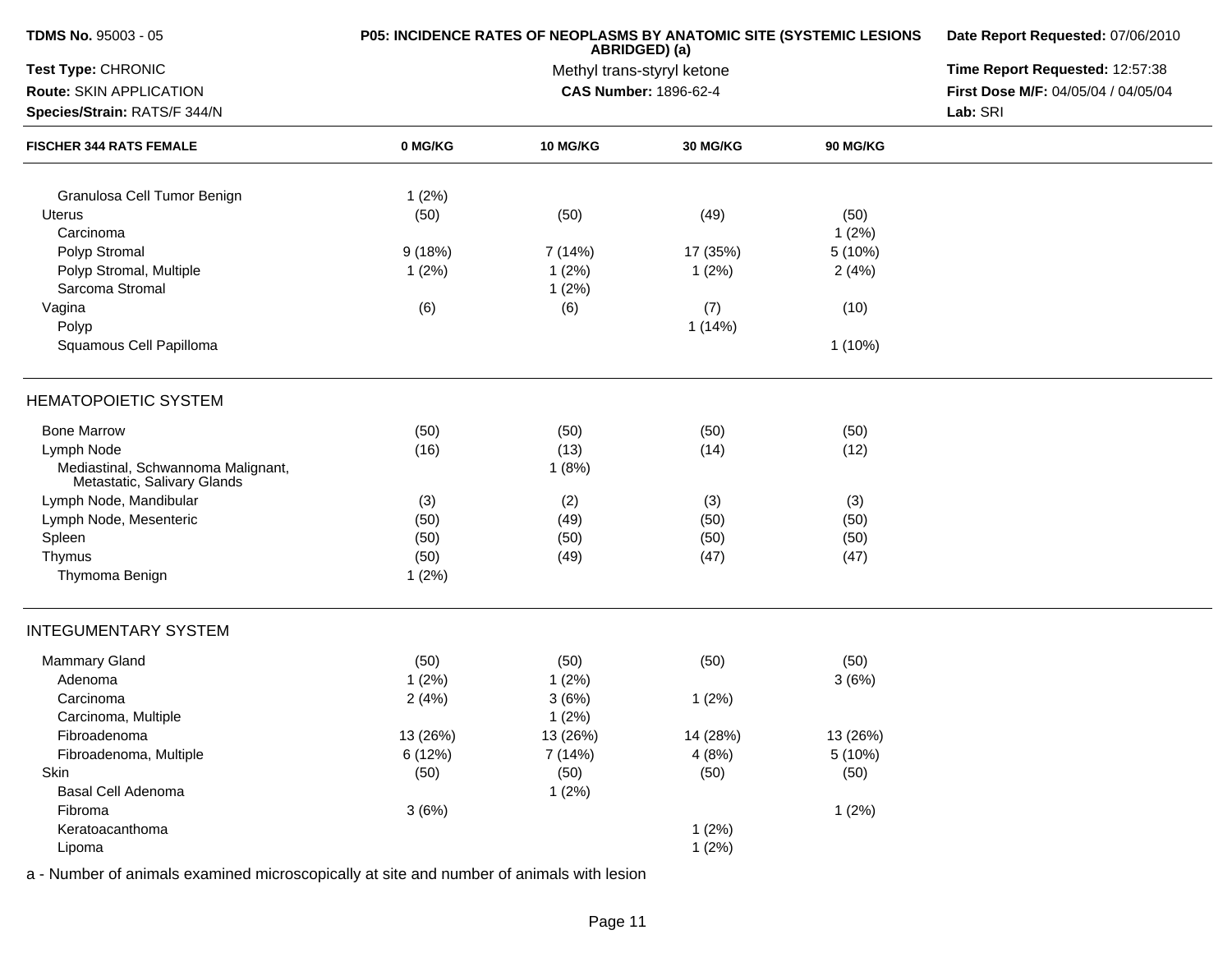| <b>TDMS No. 95003 - 05</b>                                                    | P05: INCIDENCE RATES OF NEOPLASMS BY ANATOMIC SITE (SYSTEMIC LESIONS | Date Report Requested: 07/06/2010<br>Time Report Requested: 12:57:38<br>First Dose M/F: 04/05/04 / 04/05/04<br>Lab: SRI |               |                 |  |
|-------------------------------------------------------------------------------|----------------------------------------------------------------------|-------------------------------------------------------------------------------------------------------------------------|---------------|-----------------|--|
| Test Type: CHRONIC<br>Route: SKIN APPLICATION<br>Species/Strain: RATS/F 344/N |                                                                      |                                                                                                                         |               |                 |  |
| <b>FISCHER 344 RATS FEMALE</b>                                                | 0 MG/KG                                                              | <b>10 MG/KG</b>                                                                                                         | 30 MG/KG      | <b>90 MG/KG</b> |  |
|                                                                               |                                                                      |                                                                                                                         |               |                 |  |
| MUSCULOSKELETAL SYSTEM                                                        |                                                                      |                                                                                                                         |               |                 |  |
| Bone<br>Chordoma                                                              | (50)                                                                 | (50)                                                                                                                    | (50)<br>1(2%) | (50)            |  |
| Osteosarcoma                                                                  |                                                                      | 1(2%)                                                                                                                   |               | 1(2%)           |  |
| <b>Skeletal Muscle</b>                                                        | (1)                                                                  | (1)                                                                                                                     | (1)           | (0)             |  |
| <b>NERVOUS SYSTEM</b>                                                         |                                                                      |                                                                                                                         |               |                 |  |
| <b>Brain</b>                                                                  | (50)                                                                 | (50)                                                                                                                    | (50)          | (50)            |  |
| Carcinoma, Metastatic, Pituitary Gland                                        | 2(4%)                                                                |                                                                                                                         | 1(2%)         | 3(6%)           |  |
| Spinal Cord                                                                   | (1)                                                                  | (3)                                                                                                                     | (2)           | (3)             |  |
| <b>RESPIRATORY SYSTEM</b>                                                     |                                                                      |                                                                                                                         |               |                 |  |
| Lung                                                                          | (50)                                                                 | (50)                                                                                                                    | (50)          | (50)            |  |
| Alveolar/Bronchiolar Adenoma                                                  | 1(2%)                                                                |                                                                                                                         | 2(4%)         | 1(2%)           |  |
| Carcinoma, Metastatic, Mammary Gland                                          |                                                                      | 1(2%)                                                                                                                   |               |                 |  |
| Schwannoma Malignant, Metastatic, Salivary<br>Glands                          |                                                                      | 1(2%)                                                                                                                   |               |                 |  |
| Nose                                                                          | (48)                                                                 | (50)                                                                                                                    | (50)          | (50)            |  |
| SPECIAL SENSES SYSTEM                                                         |                                                                      |                                                                                                                         |               |                 |  |
| Eye                                                                           | (50)                                                                 | (50)                                                                                                                    | (50)          | (49)            |  |
| Harderian Gland                                                               | (50)                                                                 | (50)                                                                                                                    | (50)          | (50)            |  |
| Adenoma                                                                       | 2(4%)                                                                | 1(2%)                                                                                                                   |               |                 |  |
| <b>URINARY SYSTEM</b>                                                         |                                                                      |                                                                                                                         |               |                 |  |
| Kidney                                                                        | (50)                                                                 | (50)                                                                                                                    | (50)          | (50)            |  |
| Nephroblastoma                                                                |                                                                      |                                                                                                                         |               | 1(2%)           |  |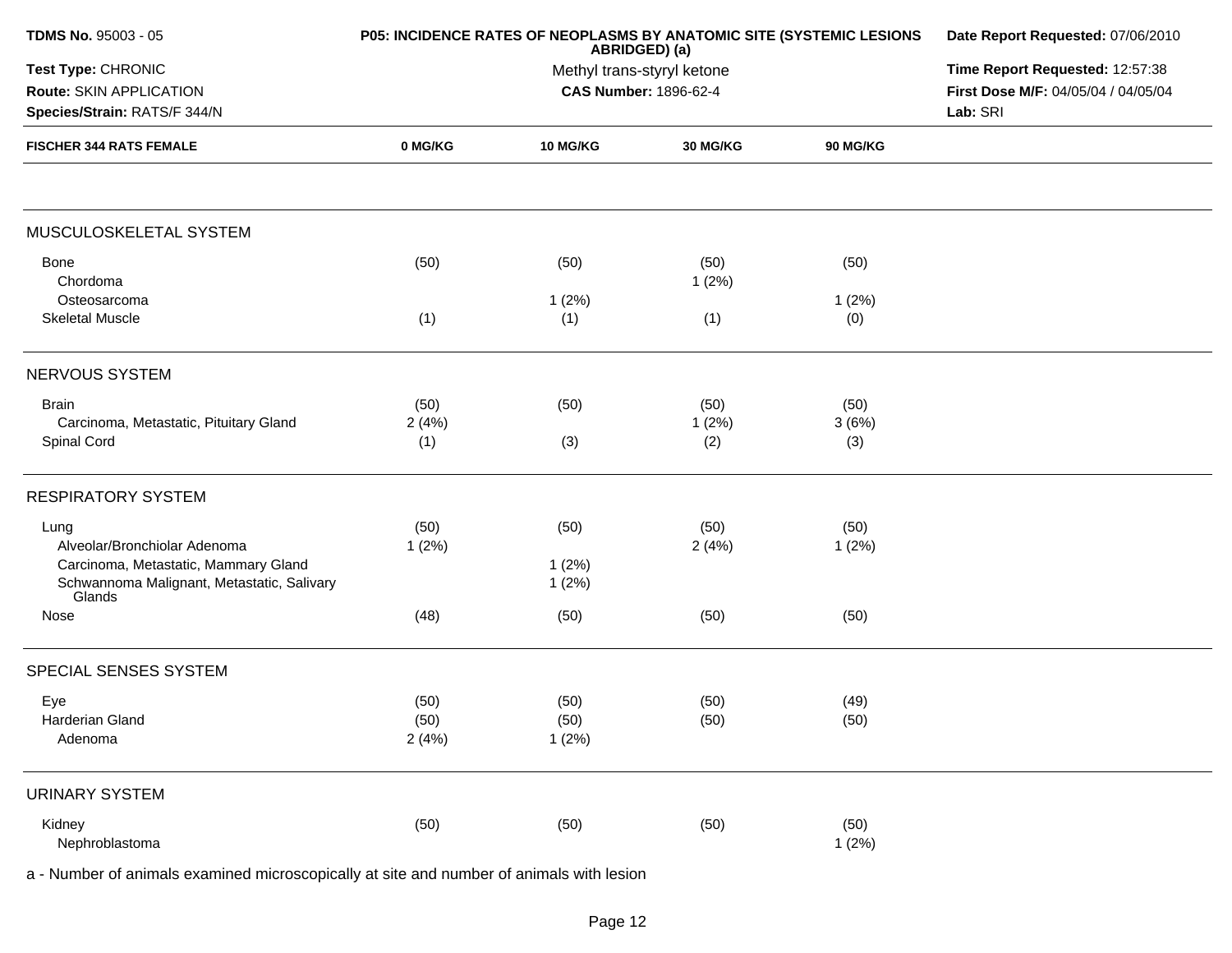| <b>TDMS No. 95003 - 05</b>                                     | P05: INCIDENCE RATES OF NEOPLASMS BY ANATOMIC SITE (SYSTEMIC LESIONS | Date Report Requested: 07/06/2010<br>Time Report Requested: 12:57:38<br>First Dose M/F: 04/05/04 / 04/05/04<br>Lab: SRI |                  |                 |  |
|----------------------------------------------------------------|----------------------------------------------------------------------|-------------------------------------------------------------------------------------------------------------------------|------------------|-----------------|--|
| <b>Test Type: CHRONIC</b>                                      |                                                                      |                                                                                                                         |                  |                 |  |
| <b>Route: SKIN APPLICATION</b><br>Species/Strain: RATS/F 344/N |                                                                      |                                                                                                                         |                  |                 |  |
| <b>FISCHER 344 RATS FEMALE</b>                                 | 0 MG/KG                                                              | <b>10 MG/KG</b>                                                                                                         | 30 MG/KG         | <b>90 MG/KG</b> |  |
| <b>Urinary Bladder</b>                                         | (50)                                                                 | (50)                                                                                                                    | (49)             | (50)            |  |
| <b>SYSTEMIC LESIONS</b>                                        |                                                                      |                                                                                                                         |                  |                 |  |
| Multiple Organ<br>Histiocytic Sarcoma                          | $*(50)$                                                              | $*(50)$                                                                                                                 | $*(50)$<br>2(4%) | $*(50)$         |  |
| Leukemia Mononuclear                                           | 18 (36%)                                                             | 11 (22%)                                                                                                                | 9(18%)           | 13 (26%)        |  |

a - Number of animals examined microscopically at site and number of animals with lesion

<sup>\*</sup> Number of animals with any tissue examined microscopically